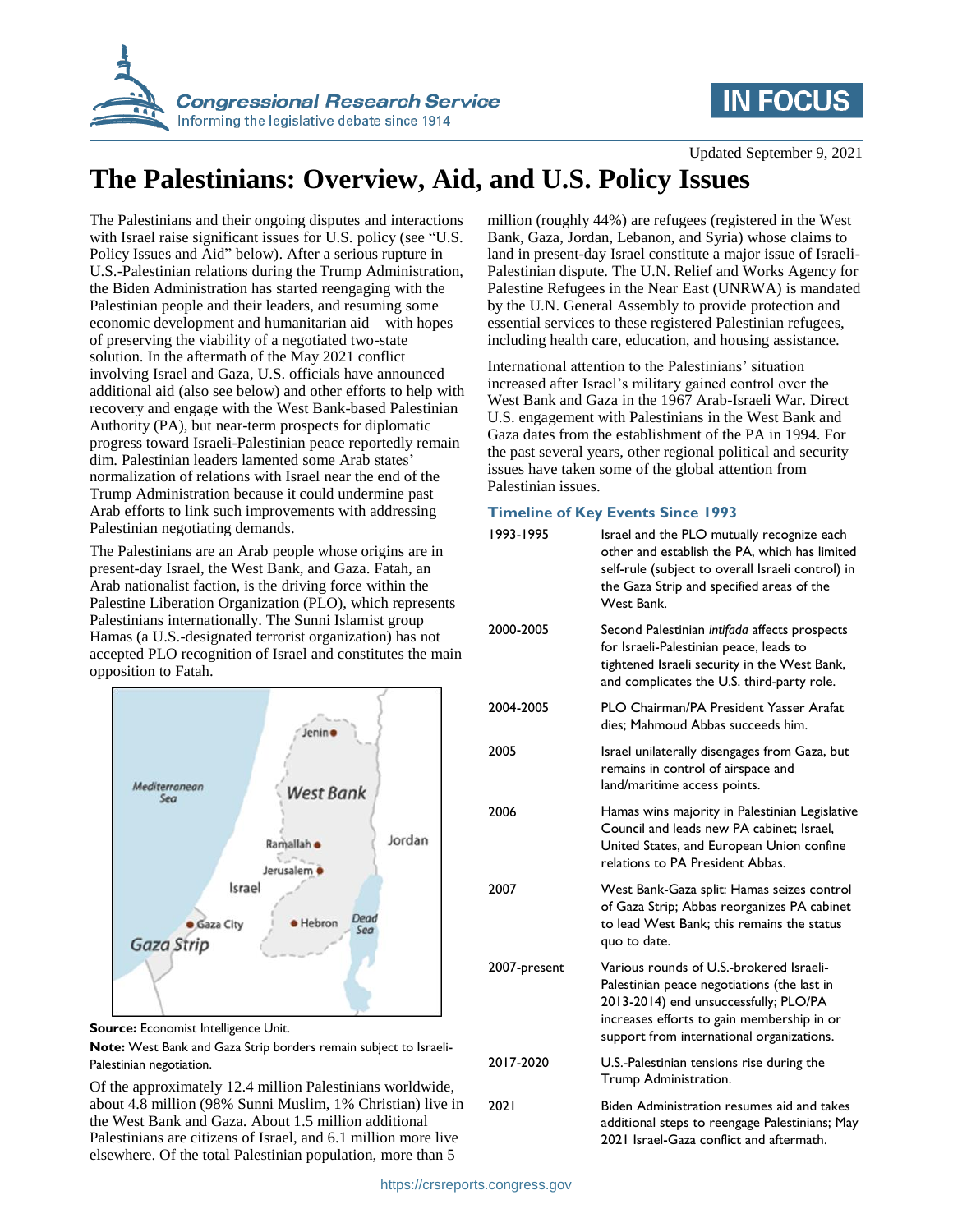### **PLO/PA: Governance, Security, and Succession**

The PA held occasional elections for president and a legislative council until the Hamas victory in the 2006 legislative elections. Since then, it has ruled by presidential decree, and has drawn some international criticism for alleged violations of the rule of law and civil liberties. This criticism has increased since a PA crackdown on protest that included the brutal detention and death in July 2021 of prominent activist Nizar Banat. While women hold some prominent positions, including within the PA cabinet, men still largely outnumber them in traditional leadership roles. Given the West Bank-Gaza split in 2007, it is unclear if elections will take place again. After announcing elections for mid-2021, Abbas postponed them in April, generating significant domestic criticism.

After 2007, the United States and some other countries sought to bolster the Abbas-led PA in the West Bank vis-àvis Hamas, including through economic and nonlethal security assistance. Following the U.S. suspension of aid in 2019, the European Union and Arab Gulf states continued to provide external assistance for Palestinians, though some Gulf states reduced funding. Amid measures to control the Coronavirus Disease 2019 pandemic, the West Bank and Gaza economy contracted by 11.5% in 2020 and the Economist Intelligence Unit forecasts relatively slow growth for 2021 (1.0%) and 2022 (2.5%).

Mahmoud Abbas's age (b. 1935) and reports of health problems have contributed to speculation about who might lead the PLO and PA upon the end of his tenure. Top security adviser Majid Faraj (arguably the figure most trusted by Abbas) has a major profile internationally, but limited domestic popular support. Mohammed Shtayyeh (PA prime minister since March 2019) is an internationally visible Fatah insider. Other key Fatah figures include Mahmoud al Aloul and Jibril Rajoub. Marwan Barghouti attracts significant popular support, but has been imprisoned by Israel since 2002. Nasser al Qudwa is another prominent figure who formed a list with Barghouti to rival Fatah for the postponed 2021 elections. Mohammed Dahlan enjoys support from some Arab states, but was expelled from Fatah in 2011.

#### **Hamas and Gaza**

Hamas controls Gaza through its security forces and obtains resources from smuggling, informal "taxes," and reported external assistance from some Arab sources and Iran. Yahya Sinwar, Hamas's leader for Gaza, came from Hamas's military wing. Hamas also maintains a presence in the West Bank. Qatar-based Ismail Haniyeh is the leader of the political bureau that conducts Hamas's worldwide dealings. Fatah and Hamas have reached a number of Egypt-brokered agreements aimed at ending the West Bank-Gaza split. However, problems with implementation have left Hamas in control of Gaza despite PA responsibility for some civil services. For security reasons, Israel and Egypt maintain tight controls on goods and people transiting Gaza's borders.

In May 2021, Hamas and other Gaza-based militants became involved with Israel in a significant 11-day conflict that also included some Arab-Jewish unrest and violence in Israeli cities, Jerusalem, and the West Bank. In a pattern

that echoed past conflicts from 2008-2009, 2012, and 2014, the militants launched rockets indiscriminately toward Israel, and Israeli military strikes largely decimated Gaza's infrastructure. The actions on both sides worsened a conundrum for international actors seeking to rebuild Gaza's infrastructure without bolstering Hamas.

Difficult living conditions for Palestinians in Gaza persist and are exacerbated by uncertainties regarding external funding. Israeli-approved cash transfers from Qatar since late 2018 have provided some relief for Gazans. To the extent that outside contributions replace funding from the West Bank-based PA—whose actions suggest some ambivalence over taking responsibility for Gaza—they could undermine prospects for West Bank-Gaza unity.

#### <span id="page-1-0"></span>**U.S. Policy Issues and Aid**

The extent to which the Biden Administration might improve U.S.-Palestinian relations remains unclear. Relations significantly worsened in light of various developments during the Trump Administration, including the U.S. recognition of Jerusalem as Israel's capital and the suspension of U.S. aid. The Biden Administration announced its intention in May 2021 to reopen the U.S. consulate general in Jerusalem that the Trump Administration subsumed into the U.S. embassy to Israel in 2019, but has not specified the timing. The Biden Administration also has stated opposition to certain unilateral Israeli or Palestinian actions, including annexation, settlement activity, house demolitions and evictions, and incitement to violence.

While the Biden Administration has announced the resumption of some types of bilateral aid (see **[Figure 1](#page-1-1)**) and voluntary contributions to UNRWA (\$318.8 million to date during FY2021), some complications remain. The Taylor Force Act (Div. S, Title X of P.L. 115-141) prohibits most Economic Support Fund (ESF) aid directly benefitting the PA unless the PLO/PA curtails domestically popular payments that arguably incentivize acts of terror. The Nita M. Lowey Middle East Partnership for Peace Act of 2020 (Div. K, Title VIII of P.L. 116-260) has authorized future Israeli-Palestinian people-to-people and economic cooperation initiatives.

#### <span id="page-1-1"></span>**Figure 1. U.S. Bilateral Aid to the Palestinians**



#### **Source:** U.S. Department of State.

**Notes:** NADR=Nonproliferation, Antiterrorism, Demining and Related Programs, INCLE=International Narcotics Control and Law Enforcement, ESF=Economic Support Fund, OCO=Overseas Contingency Operations.

**Jim Zanotti**, Specialist in Middle Eastern Affairs